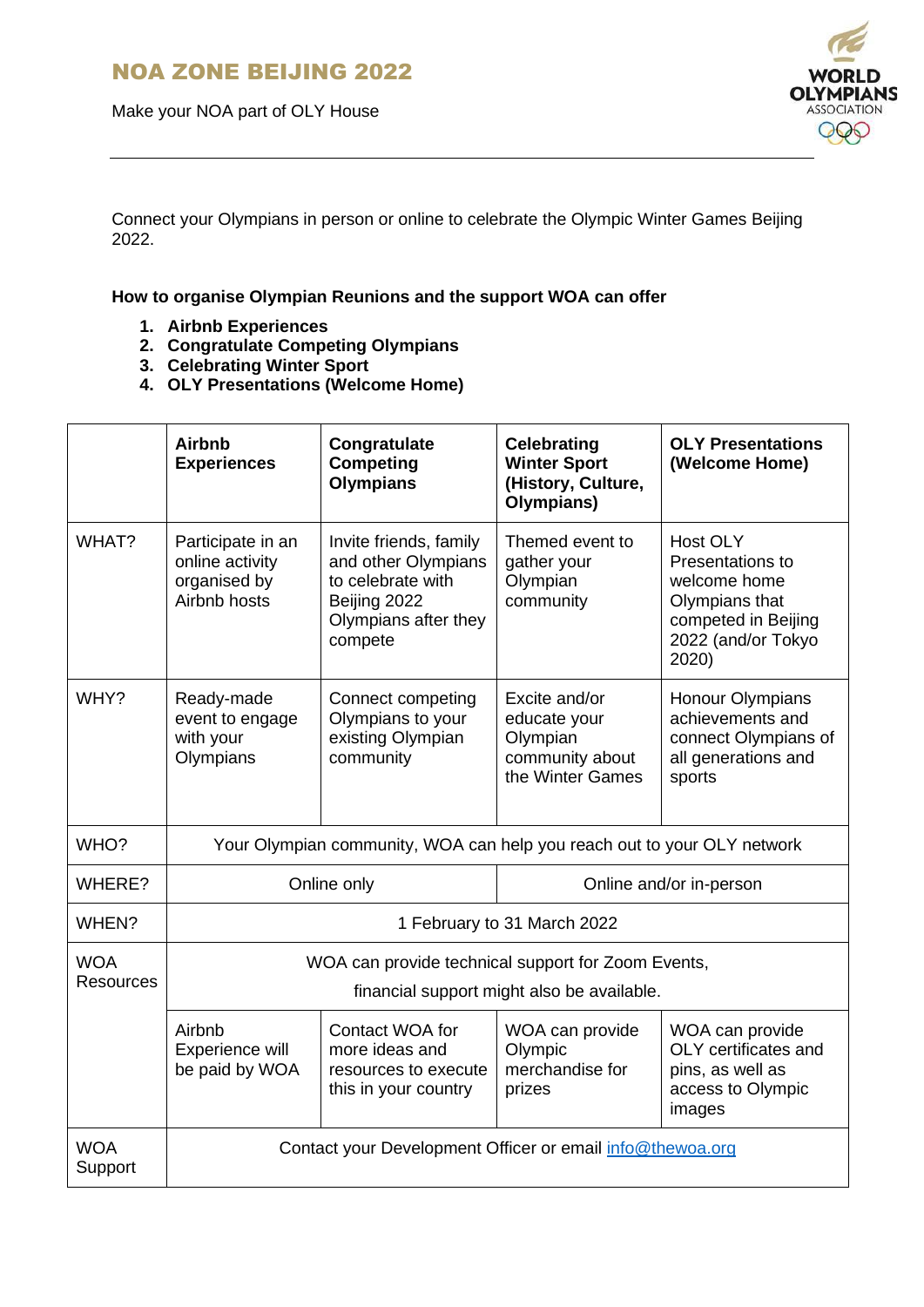

## 1. Airbnb Experiences for Olympians

Airbnb Experiences are fun online activities led by an expert host from any part of the world. These experiences are a great opportunity to unite local Olympians as part of your NOA's Olympian Reunions Beijing 2022.

We think these Airbnb Experiences may interest you and your fellow Olympians. You may also select other Airbnb Experiences if you wish.

| <b>Theme</b>                 | <b>Airbnb Experience</b><br>(click on the experience to find out more)                                                                                            | <b>Languages</b> |
|------------------------------|-------------------------------------------------------------------------------------------------------------------------------------------------------------------|------------------|
| Chinese culture              | Be a Chinese Emperor for one day in Imperial<br>Palace                                                                                                            | English          |
| Chinese culture              | <b>Learn everything about China's Great Wall from</b><br>a local expert                                                                                           | English, Chinese |
| Chinese culture &<br>workout | Learn about and practice Tai Chi with a Chinese<br>expert                                                                                                         | English          |
| Chinese culture &<br>workout | <b>Practice Qigong (Chinese mind-body exercise)</b><br>form that uses meditation, breathing, and<br>movement) with an Australian wheelchair tennis<br>Paralympian | English          |
| Food                         | Cook Beijing style noodles and soybean paste<br>with Top Chef (vegan friendly)                                                                                    | English, Chinese |
| Food                         | Make traditional hand-pulled noodles (vegan<br>friendly)                                                                                                          | English, Chinese |
| Food                         | <b>Fitness &amp; healthy Asian Fusion Recipes</b>                                                                                                                 | English, French  |
| Learning an<br>Olympic sport | Climbing games and mindset with professional<br>climber                                                                                                           | English          |
| Olympian story               | <b>Build Mental Resilience with Bulgarian volleyball</b><br>Olympian                                                                                              | English          |
| Olympian story               | Hear the story of the first African woman to<br>compete in skeleton at the Winter Olympic<br>Games                                                                | English          |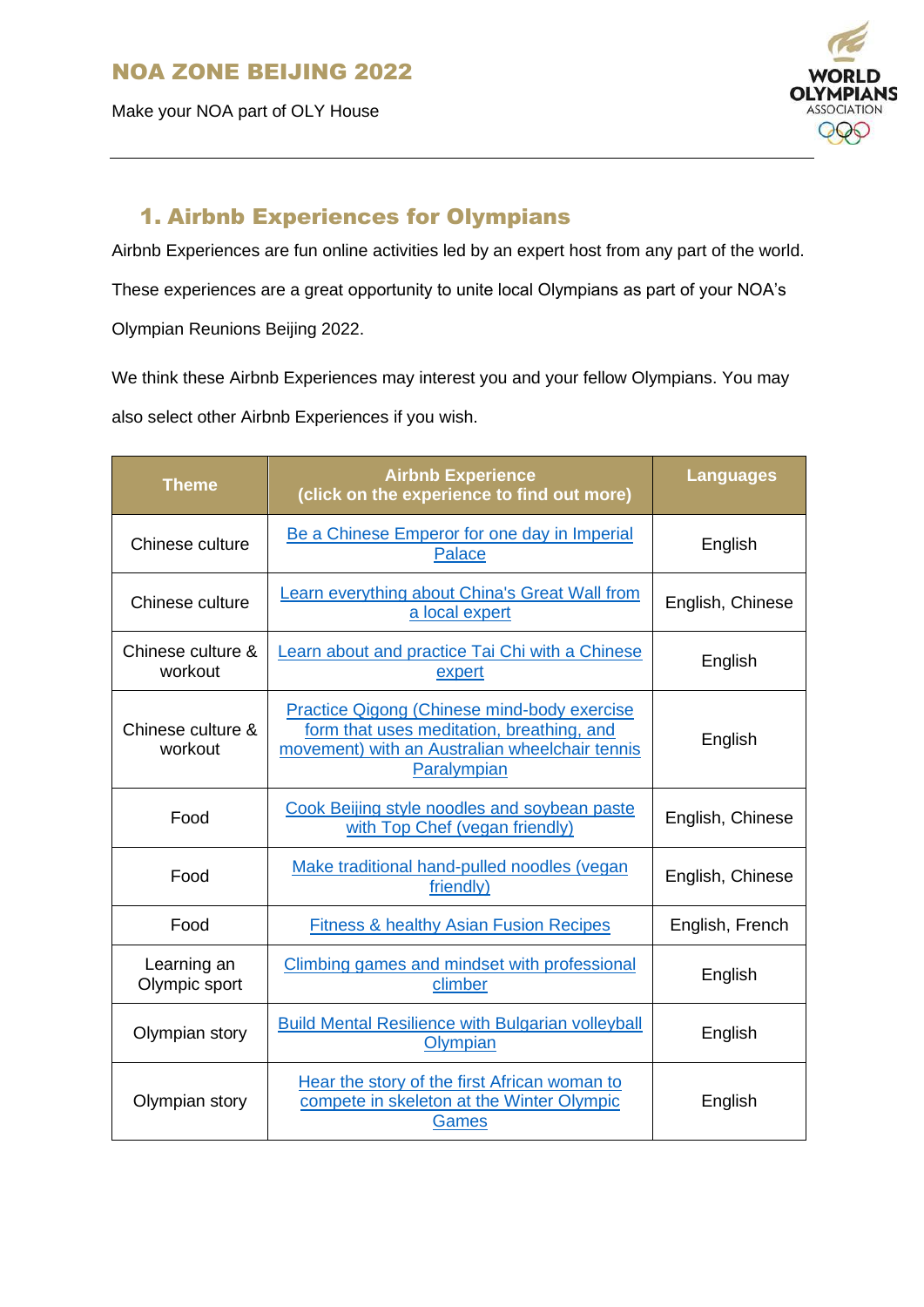### NOA ZONE BEIJING 2022





| Olympian story &<br>workout | Train taekwondo with a refugee athlete training<br>for Paris 2024                | English, German                                |
|-----------------------------|----------------------------------------------------------------------------------|------------------------------------------------|
| <b>Paris 2024</b>           | Get ready for Paris 2024 with a private bike tour<br>of this beautiful city      | English, French                                |
| <b>Paris 2024</b>           | Get in the mood for Paris 2024 making French<br>crepes                           | English, French,<br>Spanish and<br>German      |
| <b>Paris 2024</b>           | Get in the mood for Paris 2024 with a wine<br>testing session from France        | English, Spanish,<br>Italian and<br>Portuguese |
| <b>Paris 2024</b>           | Get in the mood for Paris 2024 listening to a live<br>piano concert from Paris   | English, French<br>and Dutch                   |
| Wellbeing                   | Forget your worries during a 30-minute session<br>of laughter, therapy, and yoga | English,<br>Portuguese and<br>French           |
| Wellbeing &<br>workout      | Practice yoga and meditation with New<br>Zealander Olympian snowboarder          | English                                        |
| Wellbeing &<br>workout      | Practice yoga with British Olympian rower                                        | English                                        |
| Wellbeing &<br>workout      | Practice mindful yoga with Latvian pole vault<br>Olympian                        | English, Russian<br>and Latvian                |
| Workout                     | <b>High-Intensity Interval Training with British</b><br><b>Olympian rower</b>    | English                                        |

If your NOA would like to join an Airbnb Experience with your Olympians please contact your Development Officer or [info@thewoa.org](mailto:info@thewoa.org) indicating the Experience you are interested in, the number of Olympians that will take part and a range of dates and times that work for you from 1 February to 31 March. We will then be in touch with you to arrange the booking. We will pay for the Experience.

If you would like to invite Olympians from outside your network we can contact Olympians from your country through our OLY database.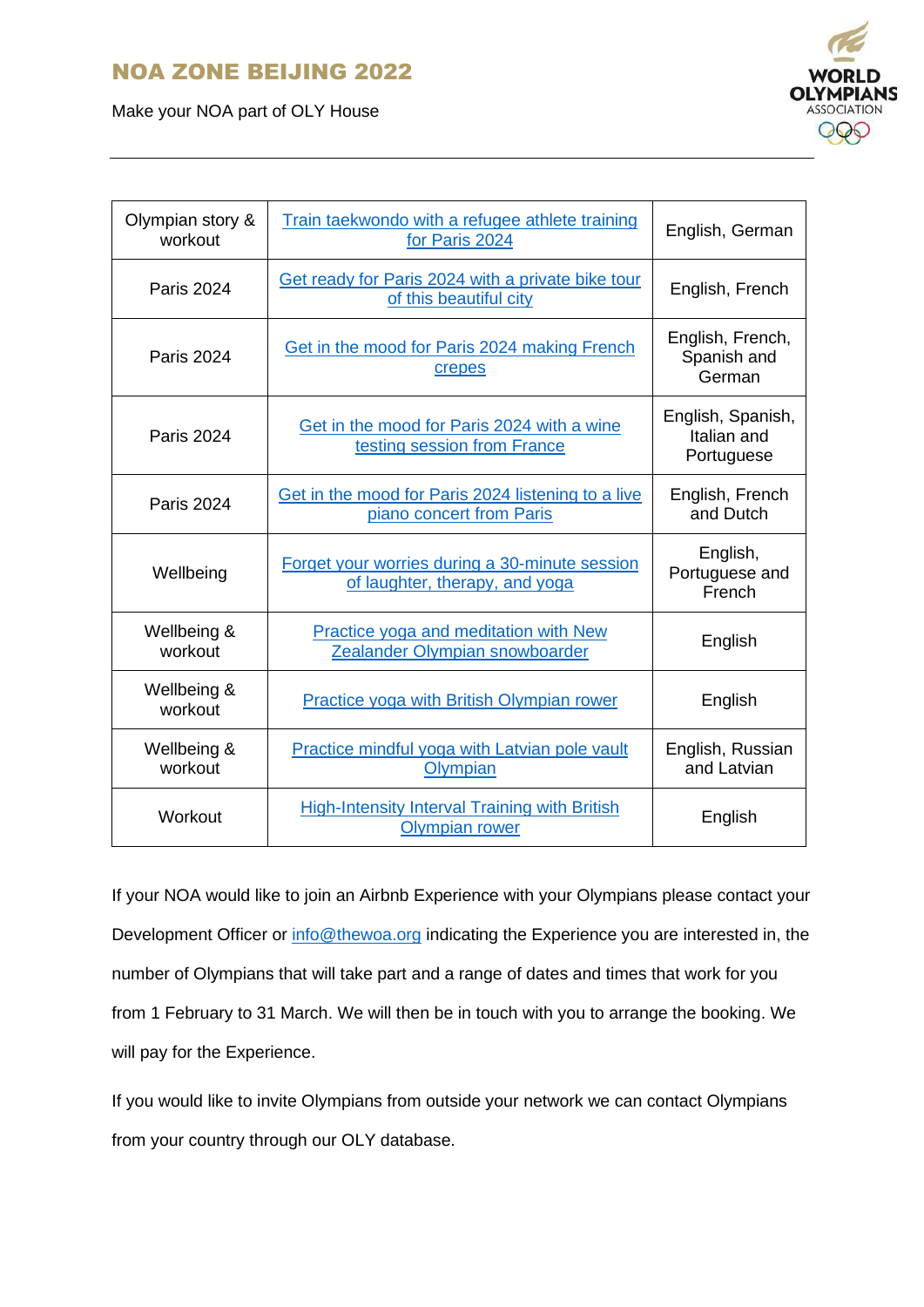

## 2. Congratulate Competing Olympians

Congratulating Olympians participating in Beijing 2022 in a pre-arranged event just after they have competed is a simple but highly effective way to connect them to your existing Olympian Community and to celebrate their great achievements. It will be a memorable moment for them, especially if you invite their close friends and family and, if possible, famous Olympians from previous Games. This can also be an excellent opportunity to work together with your NOC and their Athletes' Commission.

#### How WOA can support your NOA

- Technical support and access to WOA's Zoom Event account
- Promotion of the event among Olympians of your country from our OLY database
- Give financial support if needed

If your NOA is interested in organising an event to celebrate Olympians who have competed in Beijing 2022 and would like WOA's support, please contact your Development Officer or [info@thewoa.org.](mailto:info@thewoa.org)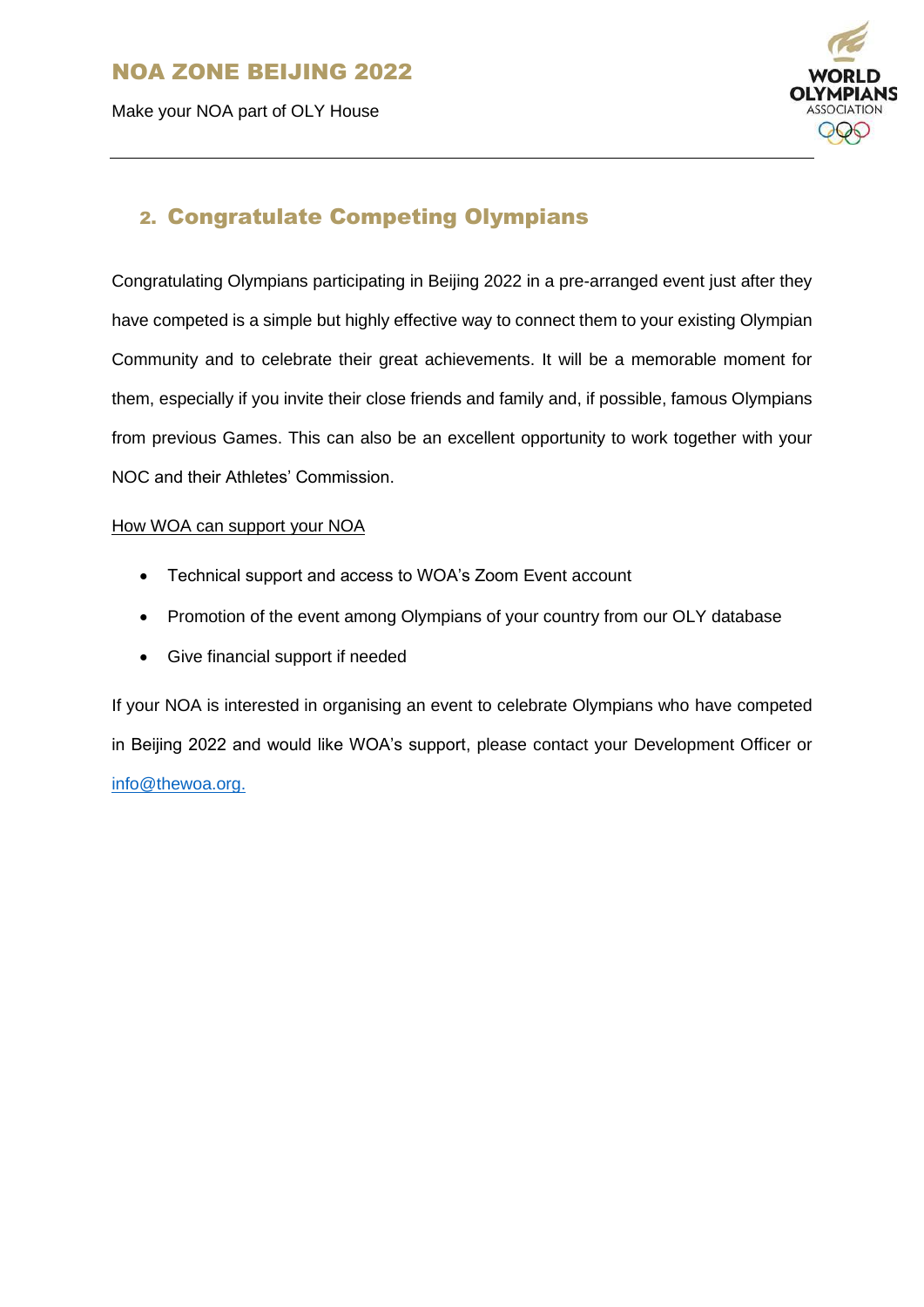

# 3. Celebrating Winter Sport

If your country does not have a big winter sports culture the Olympic Winter Games Beijing 2022 may not receive a lot of attention. But this is a good time for your NOA to promote the Olympic Winter Games and winter sport in general. Here are some winter-themed activities your NOA could organise to celebrate and promote Beijing 2022:

- Organise in-person or online reunions to watch the Winter Olympic Games Beijing 2022 live
- Host an online live chat with an Olympian who has represented your country at the Olympic Winter Games. You can combine this chat with a reunion to watch the Games live (the Olympian can give insights as the event takes place)
- Invite winter Olympians and ask them to tell their story of how they practised a winter sport in a non-winter country, or their experiences at the Olympic Winter Games
- Organise a quiz, host a cultural lunch or dinner
- Run a social media competition where people can post pictures/videos of them doing winter sports without any snow or mountains

#### How WOA can support your NOA

- Provide WOA branded prizes to distribute at your events
- Give access to images of past Olympic Winter Games
- Technical support and access to WOA's Zoom Event account
- Promotion of the event among Olympians of your country from our OLY database
- Give financial support if needed

If your NOA is interested in organising an event to Celebrate Winter Sport and would like WOA's support please contact your Development Officer or [info@thewoa.org.](mailto:info@thewoa.org)